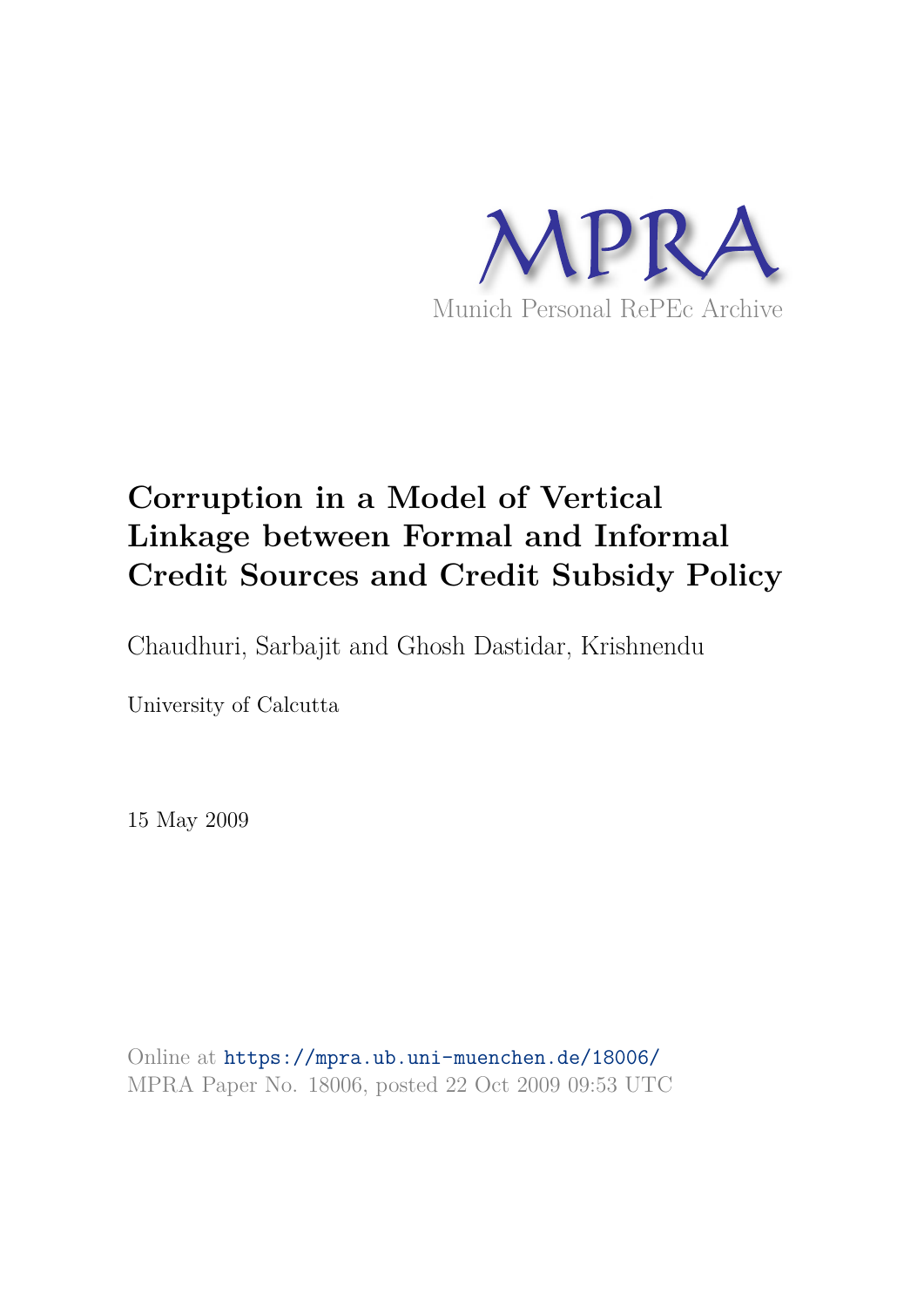# Corruption in a Model of Vertical Linkage between Formal and Informal Credit Sources and Credit Subsidy Policy

Sarbajit Chaudhuri University of Calcutta

Krishnendu Ghosh Dastidar Jawaharlal Nehru University<sup>∗</sup>

May, 2009

#### Abstract

The present paper develops a model of vertical linkage between the formal and informal credit markets highlighting the presence of corruption in the distribution of formal credit. The existing moneylender, the bank official and the new moneylenders move sequentially and the existing moneylender acts as a Stackelberg leader and unilaterally decides on the informal interest rate. The analysis distinguishes between two different ways of designing a credit subsidy policy. If a credit subsidy policy is undertaken through an increase in the supply of institutional credit it is likely to increase the competitiveness in the informal credit market and lower the informal sector interest rate under reasonable parametric restrictions. Any change in the formal sector interest rate has no effect. An anticorruption measure, on the contrary, may be counterproductive and raise the interest rate in the informal credit market.

Keywords- formal/informal credit markets, interest rates Journal of Economic Literature Classification number -O16, O17

## 1 Introduction

Credit available to the farmers in the less developed economies can be divided broadly into two categories: formal and informal. Formal (or institutional) credit comes from banks, cooperative credit

<sup>∗</sup> S. Chaudhuri's address is Department of Economics, University of Calcutta, B.T. Road, Kolkata 7000, India. Email: sarbach@yahoo.com. K.G. Dastidar's address is CESP, School of Social Sciences, Jawaharlal Nehru University, New Delhi 110067, India. Email:kgd12@yahoo.com. The authors gratefully acknowledge the grant from UGC-DRS Scheme of Department of Economics, University of Calcutta for supporting their research. The authors are indebted to Sarmila Banerjee and Soumyen Sikdar for their encouragement and intellectual support. <sup>1</sup>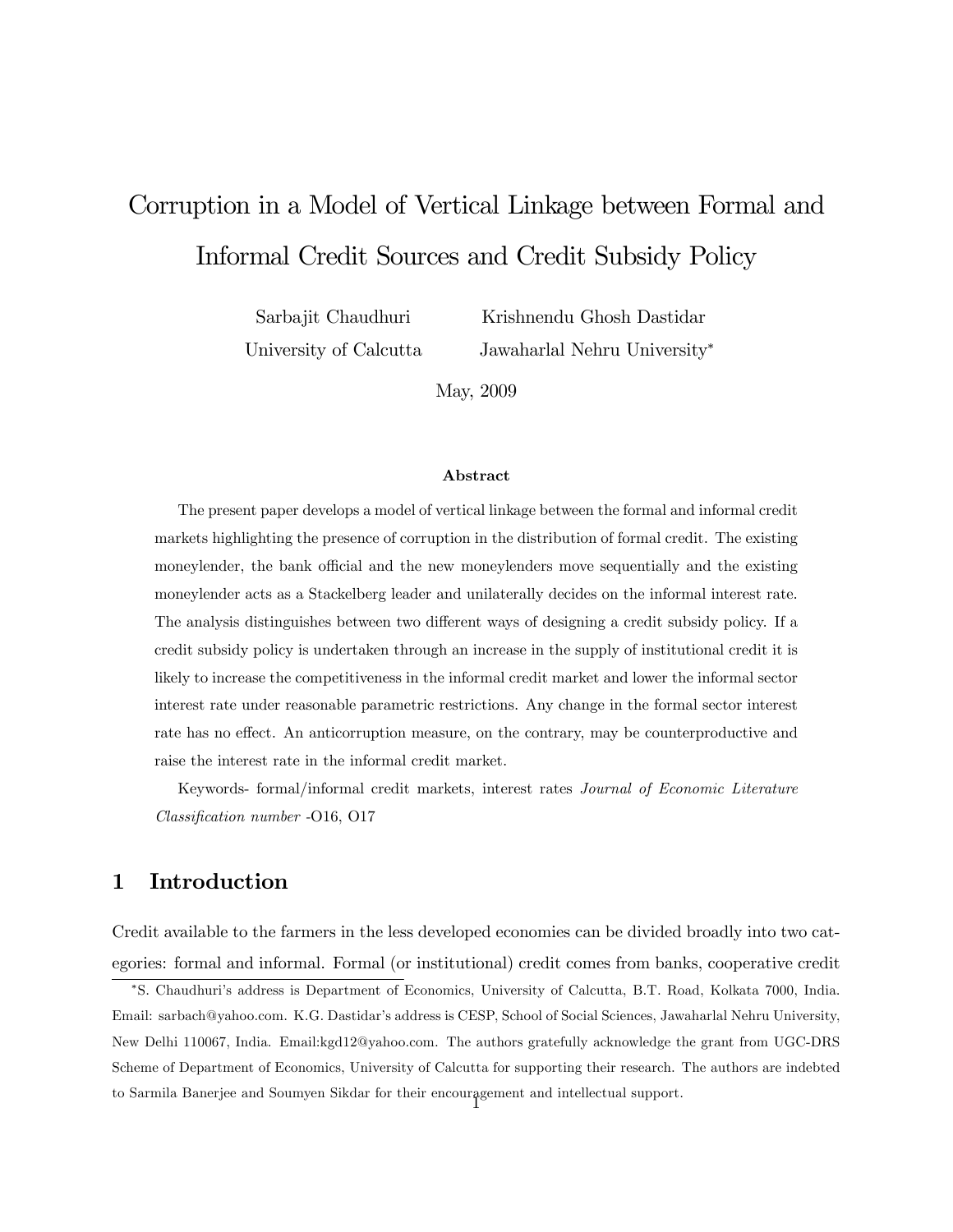societies, etc. while traditional village moneylenders, traders and landlords are the main sources of informal credit. Since the informal-sector lenders, especially the moneylenders, charge exorbitantly high interest rates, conventional thinking on financial sector reforms favoured an expansion of the formal credit sources (for instance, opening of more bank branches).

It was thought that this would achieve a reduction in the interest rates faced by the farmers. However, this has not happened in practice. Among the possible reasons pointed out by empirical research is the problem of corruption among the formal sector credit officials (see, for instance, Sarap  $(1991)^{1}$ . At the theoretical level, Chaudhuri and Gupta  $(1996)$  and Gupta and Chaudhuri (1997) show that if there is corruption in the distribution of formal credit, a credit subsidy policy may raise the informal interest rate.

Recently economists have discussed an alternative<sup>2</sup> type of reform: forging a vertical linkage between the formal and the informal credit sources under which formal credit is given to informal sector-lenders who supply credit to the farmers. Under this policy, the informal sector lenders act as financial intermediaries between the formal credit agency and the final borrowers of credit. This type of policy has actually been experimented with some success in Philippines (see Umali (1990)).

There is some theoretical literature on the economic effects of building such a vertical linkage. Hoff and Stiglitz (1996) show that extending formal credit to the informal lenders paves the way for the entry of new lenders in the informal credit market which in turn, makes loan recovery from the farmers more difficult and leads to an increase in the cost of loan administration for every lender. The informal sector interest rates may go up instead of falling. Bose (1998) has argued that the policy of vertical linkage may fail to deliver the goods in a situation where the informal sector lenders have asymmetric information regarding the borrowers' ability to repay loans and competition between them determines the interest rate in the informal credit market. If in such a situation a credit subsidy policy is undertaken, as the paper argues, it would enable the betterinformed informal sector lender to attract better borrowers with low probability of default towards him and leave borrowers with high default probability for the other. As a consequence, the second lender may not find it profitable to continue the lending operation and may finally leave the credit market. In such a situation, the borrowing terms in the informal credit market will deteriorate.

<sup>&</sup>lt;sup>1</sup>Also see Bedback (1986), Bell (1990) and Braverman and Guasch (1986) in this context.

<sup>&</sup>lt;sup>2</sup>Another approach may be to actually design credit institutions at the micro level that will take advantage of local information in innovative ways. The leading example of small-scale lending or micro-finance is the Grameen Bank of Bangladesh.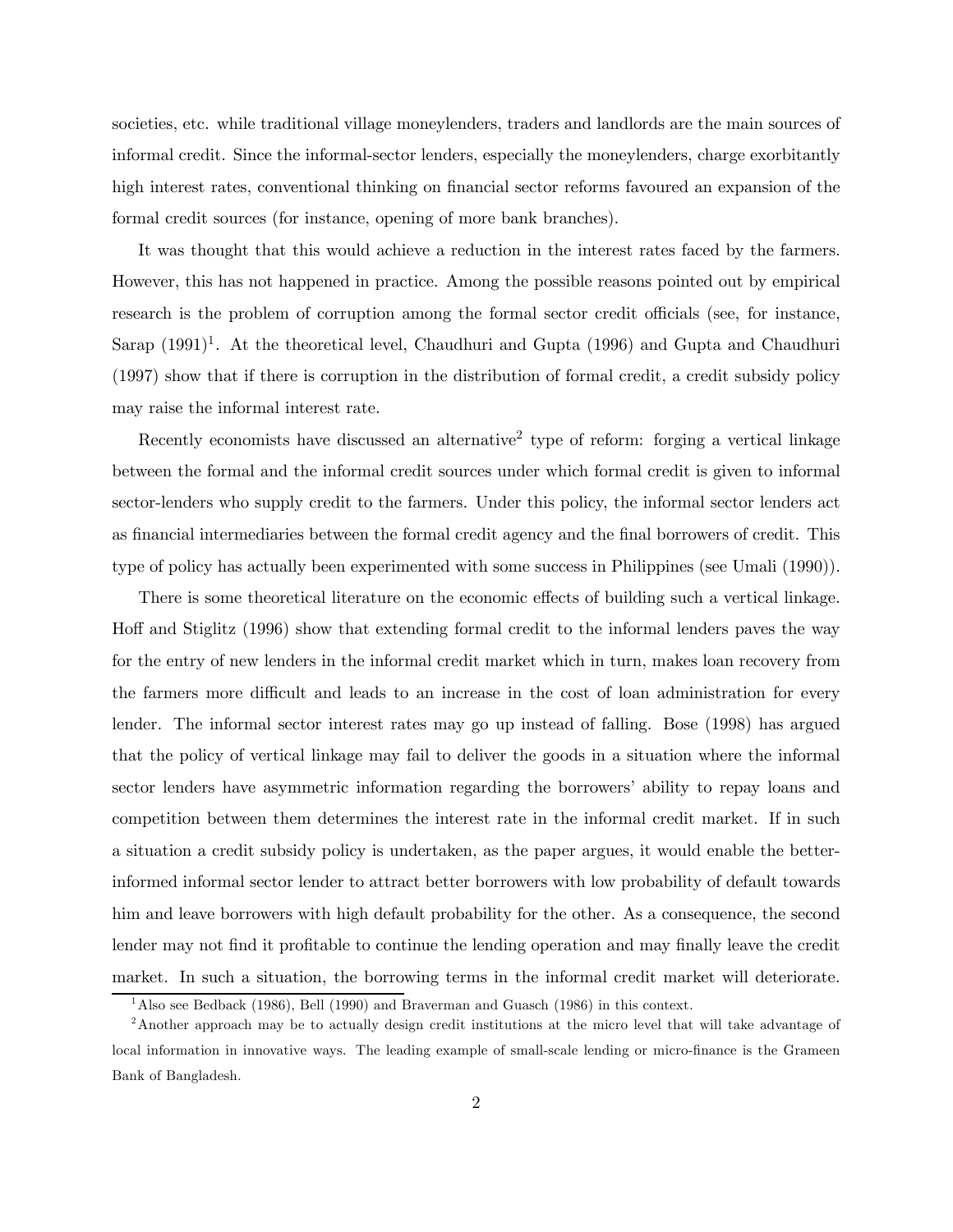Floro and Ray (1997) have shown that a rise in the credit flow to the informal sector reduces informal interest rates and increases informal credit supply to the farmers only if the informal lenders compete among themselves. If they collude, this will no longer be the case.

Surprisingly however, the effect of the presence of corruption (among formal sector officials) on the workability of the vertical linkage has not so far been analyzed in the literature. In this paper we attempt to undertake this exercise. In order to focus on this problem we shall abstract from the other problems of vertical linkage mentioned in the preceding paragraph.

In the empirical literature mentioned earlier it has been observed that in the absence of vertical linkage, both formal and informal credit sources are limited in number in a given village. We shall model this situation by assuming that there is only one formal credit source (a bank) and only one moneylender<sup>3</sup> before the vertical linkage is forged. When the bank offers to refinance the informal money-lending, new moneylenders enter the picture. The central monetary authority of the economy seeks to increase the degree of competitiveness of the informal credit market and, therefore, permits formal credit supply to new moneylenders only. The bank official is corrupt and takes a bribe from the new moneylenders to disburse formal credit. The preexisting moneylender is assumed to play a dominant role in informal interest rate determination. The bribing rate, the number of new moneylenders who actually receive the credit from the bank and the informal interest rate are determined in a game between the dominant moneylender, the bank official and the fringe moneylenders. We will consider a three-stage game theoretic model to analyse this scenario.

There is a rural credit market with a single formal credit agency (a bank). The bank official is given the task of distributing a given amount of bank credit to people who would relend the money to the farmers of the village. This program vertically links the formal and the informal credit markets. The dominant moneylender supplies credit to farmers out of his own resources.

 $3$ Empirically the moneylender is not the only source of informal credit. Traders, landlords (large farmers), friends and relatives, etc., often give loans to the farmers. So the assumption that the moneylender is the only source of informal credit may look objectionable when the moneylender charges a high interest and the others charge low interest rates. Bardhan and Rudra (1978) and Rudra (1982) point out that the traders and landlords offer interlinked credit contracts at very low interest rates. But the empirical analysis of Sarap (1991) supplies some weak defenses of this assumption. Firstly, small and marginal farmers take nearly 80% of informal credits from the moneylenders (see his table 2.5). Secondly, the rates of interest charged by the traders, friends and relatives, etc., to the small and marginal farmers are also very high and close to the moneylender's interest rate (see his tables 5.2 and 5.6). Also the All India Debt and Investment Survey (Reserve Bank of India, 1981) shows that even in 1981, the moneylenders' share of informal credit (16.1%) is higher than the combined share of the landlords and the traders (12%).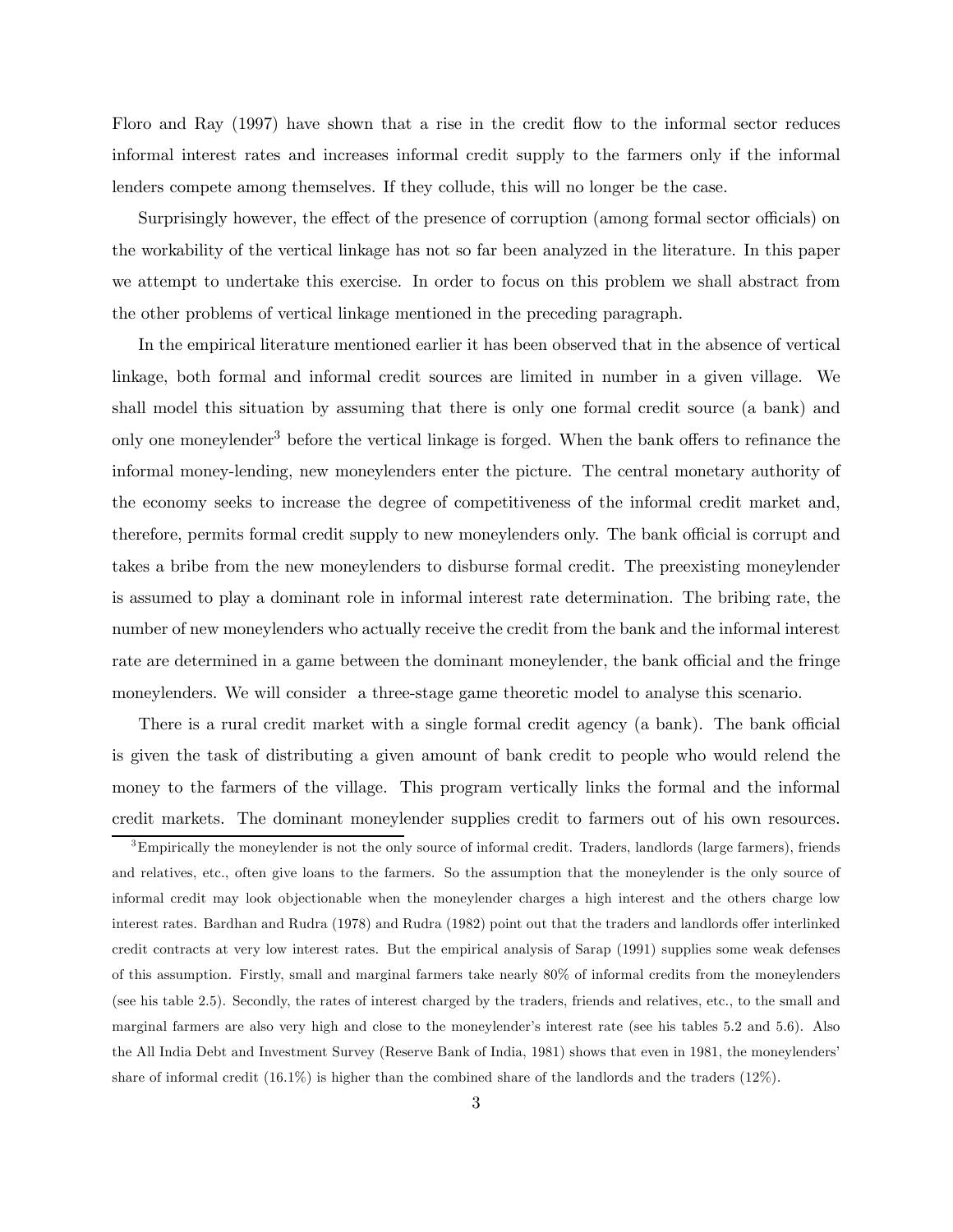When the bank official invites the loan applications, new informal moneylenders enter the picture. The bank credit is the only source of loanable funds for the new moneylenders. We assume that there is a very large number of potential new money lenders.

Our basic model is as follows. Here, in the first stage of the game the dominant money lender unilaterally determines the informal interest rate. In the second stage of the game, the bank official decides both on the bribing rate and the number of fringe moneylenders to whom the credit will be disbursed. In our model there is a probability that the bank official will get caught and if he gets caught he has to pay a fine. This probability is a strictly increasing function of the bribing rate. Finally, in the third stage of the game, each fringe moneylender (who has been selected for the credit) determines the amount of formal credit that he would apply for. There is no asymmetric information between the formal and the informal sector lenders, regarding the fringe moneylenders' ability to repay loans. They are assumed to be price followers<sup>4</sup> and charge exactly the same interest rate as set by the dominant moneylender.

We shall discuss two alternative ways of formulating a credit subsidy policy. A credit subsidy policy may be undertaken either through (a) an increase in the volume of formal credit supplied to the borrowers or through (b) a change in the rate of interest charged on the formal credit. Our main concern is with the effects of these policies on the informal interest rate since it is a lowering of this interest rate that constitutes the principal objective of a credit subsidization policy. The analysis of the present paper shows that if a credit subsidy is undertaken via the first route (an increase in the volume of formal credit supplied to the borrowers), it is able to lower the informal sector interest rate under some reasonable conditions. The other route (a change in the rate of interest charged on this type of credit) has no effect on the informal sector interest rate. We also show that in some cases an anticorruption measure (like increase in the fine if the official gets caught) may be counterproductive and lead to an increase in the informal sector rate of interest. The earlier papers in this area (Hoff and Stiglitz (1996), Bose (1998) and Floro and Ray (1997))

<sup>4</sup>The new moneylenders could not previously enter the informal credit market because of their high opportunity costs of credit vis-à-vis the preexisting moneylender. Now when vertical linkage between formal and credit markets is forged, each of them receives a given amount of formal credit at the subsidized interest rate which enables them to make some positive profits from money-lending but cannot set their own interest rates individually or collectively. This is because if any one charges a lower interest rate than what the dominant moneylender charges, he is only going to suffer because of his limited amount of funds. On the contrary, if he charges a higher interest rate vis-à-vis the rate fixed by the preexisting moneylender, no borrower would borrow from him and hence the assumption.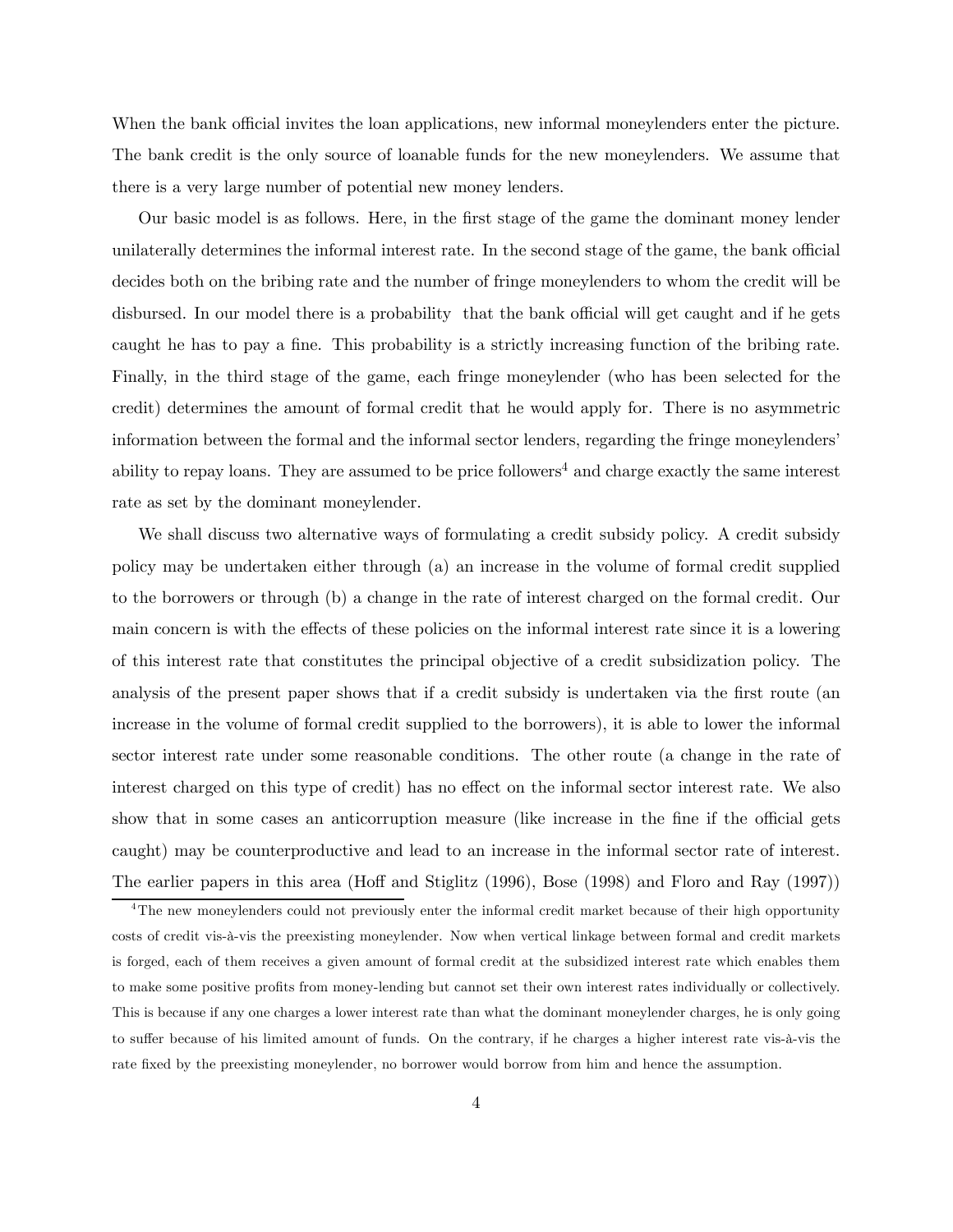have not made such a comparative analysis between these two alternative ways of financing a credit subsidy policy, which is quite important from the point of view of policy making. Our result is significant because the earlier papers dealing with corruption in the distribution of formal credit (Chaudhuri and Gupta (1996) and Gupta and Chaudhuri (1997)) have predicted a credit subsidy policy to be counterproductive.

## 2 The Model

There is a rural credit market with a single formal credit agency (a bank). The bank official is given the task of distributing a given amount,  $\overline{C}$ , of bank credit to people who would relend the money to the farmers of the village. Let  $N$  denote the *very large* number of homogeneous new moneylenders applying for bank credit. But how many of them, n, would ultimately get the formal credit is decided by the bank official. The bank officer demands a bribe z per unit of bank credit given to the fringe moneylenders. This amount is withheld as 'cut money' from the bank credit at the time of disbursal.

There are three stages of the game. In the first stage, the dominant moneylender determines the informal interest,  $i$ , as he knows the behavioural patterns of the bank official and the fringe moneylenders. In the second stage of the game the bank official decides on the bribing rate, z, and the number of new moneylenders,  $n$  who actually get the credit. In the final stage of the game, each fringe moneylender determines the amount of formal credit that he would apply for. The amount of formal credit that each new moneylender receives,  $C^F$ , is also determined in the process.

We now turn to analyze the behaviour and payoff function of the different economic agents in this extended model.

Fringe moneylenders We start with the fringe moneylenders who move in the third stage. If a fringe money lender is formally approved of  $C$  amount of credit, the amount that he actually gets in hand is  $C(1-z)$  as an amount  $zC$  is to be paid as bribe to the bank official. He can now use this amount i.e.  $(1-z)C$  to disburse as a loan and earn an interest rate of i on it. Let r be the formal interest rate, and  $f(x)$  be the cost of loan enforcement. It's given that  $f(0) = 0$ . Also  $f'(x) > 0$  and  $f''(x) > 0$  for all  $x > 0$ . Since this person has been formally approved of C amount of credit, he has to pay back  $(1 + r) C$  to the bank.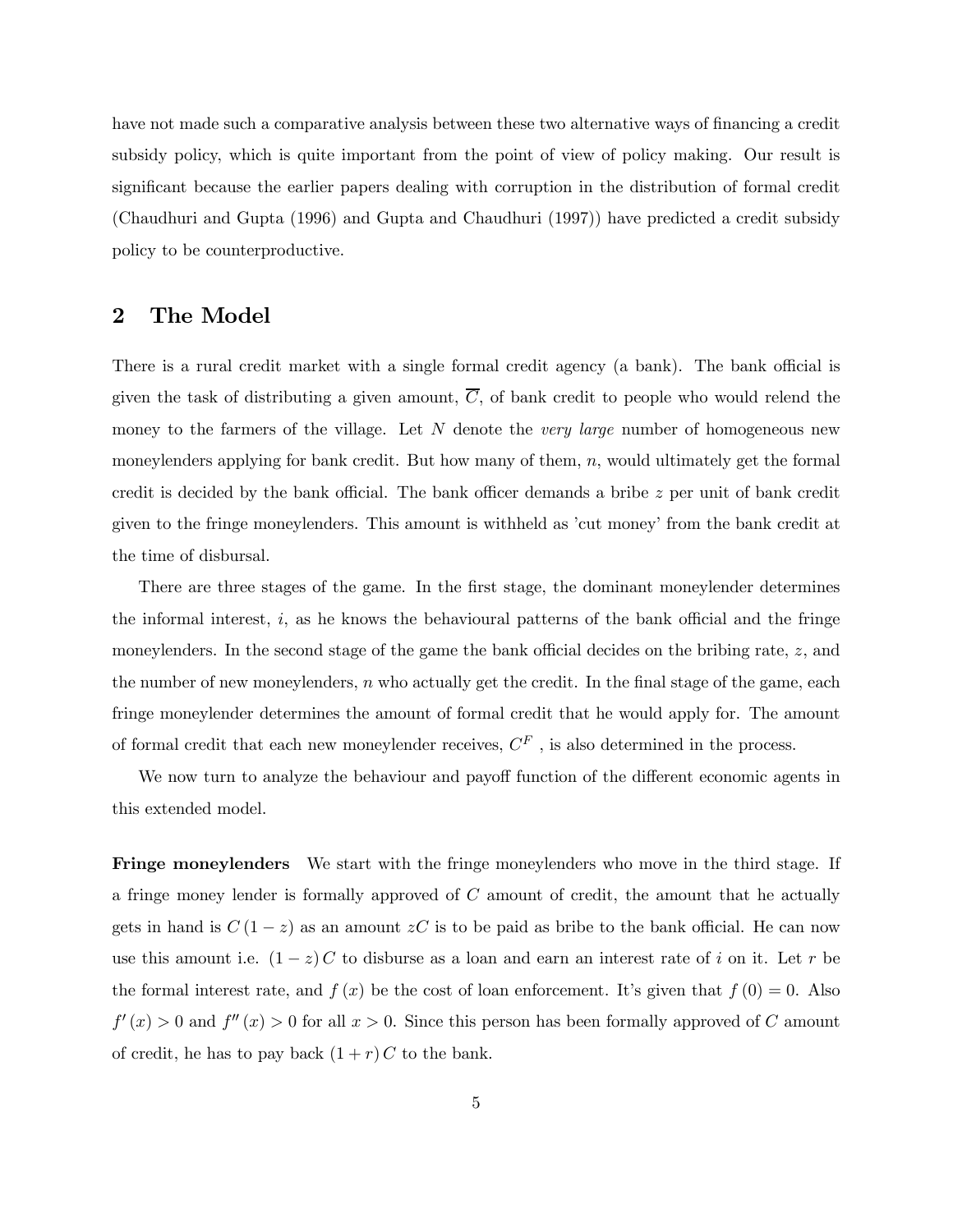The income of each fringe moneylender is therefore

$$
Y^{F} = [(1 + i) (1 - z) - (1 + r)] C - f (C (1 - z)).
$$

We assume that the reservation income of each moneylender is zero. We now proceed to the bank official.

The bank official We now proceed to analyse the behaviour of the bank official who moves in the second stage. Let  $C^F$  be the formal credit received by each of the n fringe moneylenders in the third stage. Let  $P(z)$  be the probability of that the bank official gets caught if he takes a bribe. P(.) satisfies the following properties. (i)  $P(0) = 0$ , (ii)  $P'(z) > 0 \quad \forall z > 0$  and (iii)  $P'(z)$  is strictly monotonic in the interval  $(0, 1]$ . That is, either  $P''(z) < 0 \forall z > 0$  or  $P''(z) > 0 \forall z > 0$ . K is the fixed money value of penalty in the case of detection of the bribery. The bank official is assumed to be risk neutral and his expected income is

$$
Y^{O} = nzC^{F} - P(z)K.
$$

It may be noted that the bank official while choosing z and n must see to it that  $Y^F \geq 0$  (the reservation income constraint of each fringe money lender) and  $\overline{C} \geq nC^F$  (the credit constraint that he himself faces).

**The dominant moneylender** The dominant moneylender moves in the first stage. Let q be the opportunity interest rate of the dominant money lender.  $F(i)$  is the aggregate demand function for credit by the ultimate borrowers (farmers). We assume  $F'(.) < 0$  and  $F''(.) \leq 0$ . Note that  $n(1-z)C<sup>F</sup>$  is the aggregate supply of actual formal credit (after bribe has been paid) going to the fringe moneylenders. Since this amount is supplied to the farmers as loans, the net demand of credit function faced by the dominant moneylender is  $F(i) - n(1-z)C<sup>F</sup>$ . Hence, the income of the dominant moneylender is

$$
Y^{M} = (i - g) [F (i) - n (1 - z) C^{F}].
$$

We also assume that the dominant moneylender has no cost of enforcing loan repayment. This can be justified by the hierarchical structure of a rural society where the dominant moneylender enjoys enormous clout.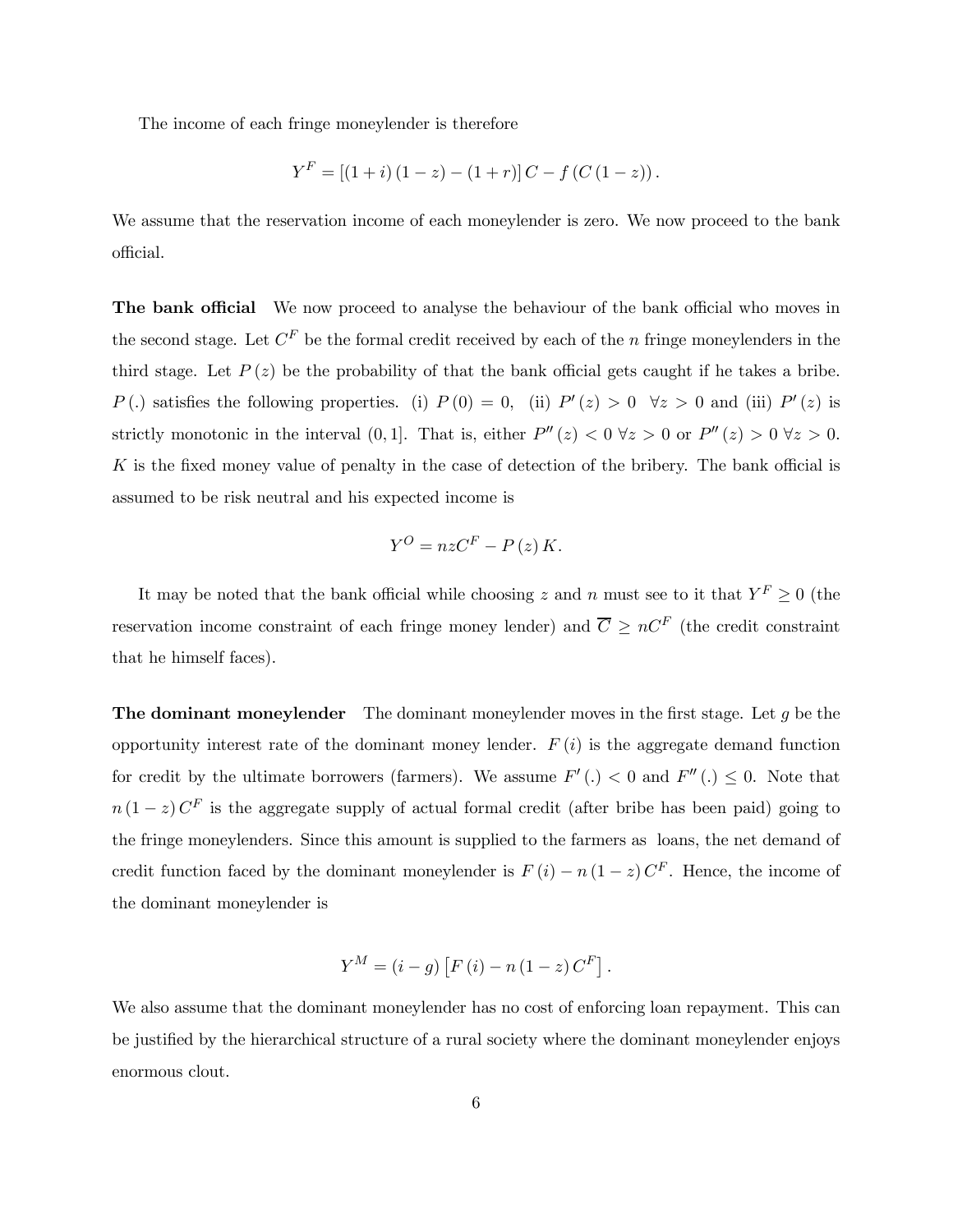### 2.1 Solving for the three stage game

#### 2.1.1 Third stage

The fringe money lender moves and chooses  $C \geq 0$  to maximise

$$
Y^{F} = [(1+i)(1-z) - (1+r)]C - f(C(1-z)).
$$

The first and second order conditions for maximisation are as follows.

$$
Y_C^F = \frac{\partial Y^F}{\partial C} = (1+i)(1-z) - (1+r) - f'(C(1-z))(1-z) = 0 - (1)
$$
  
and 
$$
Y_{CC}^F = \frac{\partial^2 Y^F}{\partial C^2} = -f''(C(1-z))(1-z)^2 < 0 - -(1a)
$$

Note that the second order condition  $(Y_{CC}^F < 0)$  is always satisfied since  $f''(.) > 0$ . Solving (1) and (1*a*) we get  $C^F$ . Note that if  $(1+i)(1-z) - (1+r) < 0$  then  $C^F = 0$ . Also,  $C^F > 0 \Longrightarrow$  $(1 + i) (1 - z) - (1 + r) > 0$ . Therefore

$$
Y^F = [(1+i)(1-z) - (1+r)]C^F - f(C^F(1-z)) > 0 \implies (1+i)(1-z) - (1+r) > 0---(2)
$$

From (1) we get that if  $C^F > 0$  then

$$
(1 + i) (1 - z) – (1 + r) = f' (CF (1 - z)) (1 - z).
$$

That is, if  $C^F > 0$  we get that (from (1))

$$
C^{F} = \frac{1}{1-z} f'^{-1} \left( 1 + i - \frac{1+r}{1-z} \right) - - - (3)
$$
  
Note that  $C_{r}^{F} = \frac{\partial C^{F}}{\partial r} < 0$  (since  $f''(.) > 0$ ) - - - - (3*a*)  
and the sign of  $C_{z}^{F} = \frac{\partial C^{F}}{\partial z}$  is ambiguous. - - - - (3*b*)

#### 2.1.2 Second stage

We now fold the game backwards and solve the second stage. In this stage the bank official moves and chooses z and  $n \leq N$  to maximise  $Y^O$  subject to  $Y^F \geq 0$  and  $\overline{C} \geq nC^F$ . Using (2) it may be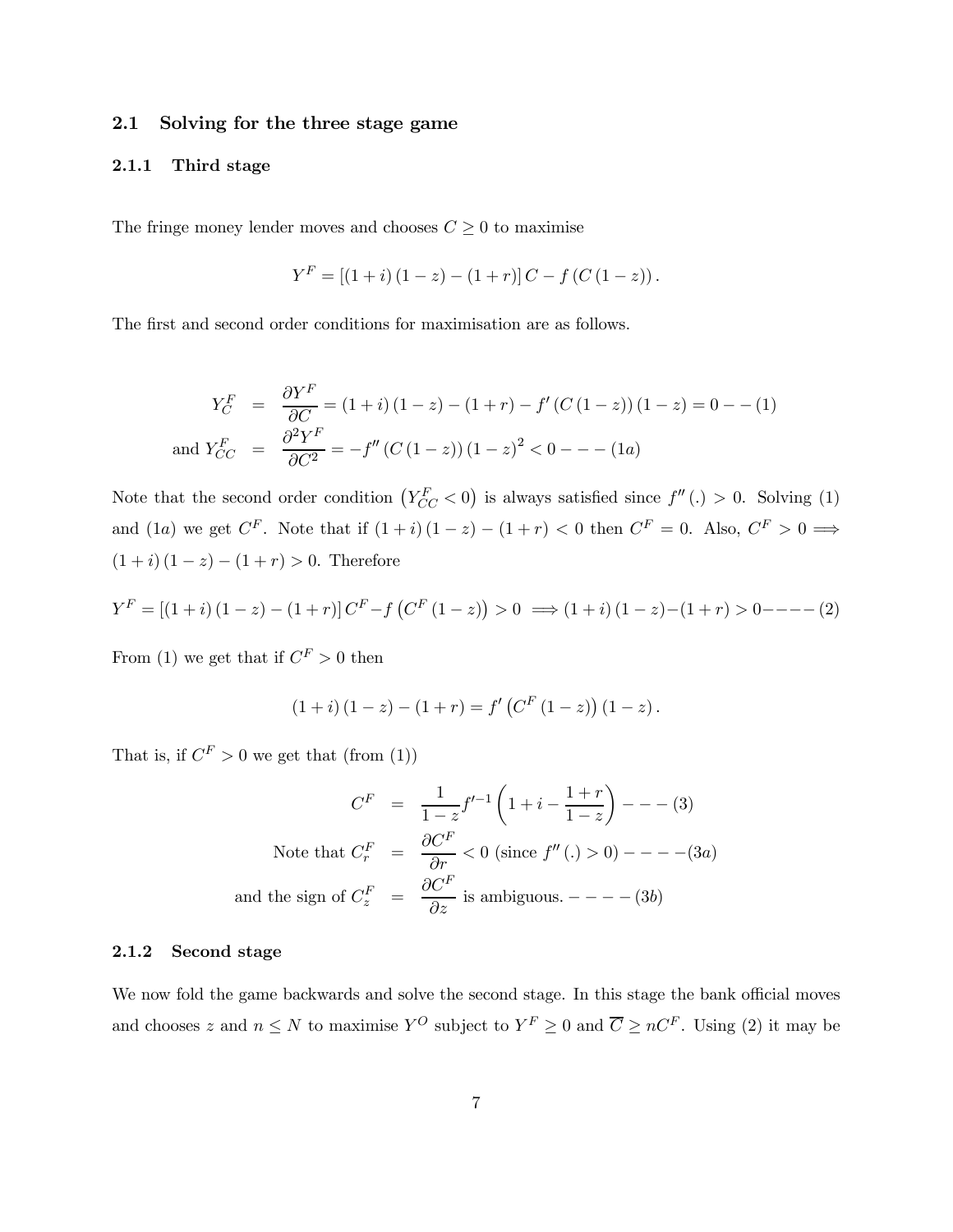noted that the official maximises

$$
Y^{O} = nzC^{F} - P(z)K
$$
  
s.t.  $g^{1}(z, n) = -Y^{F} \le 0$   

$$
g^{2}(z, n) = nC^{F} - \overline{C} \le 0
$$
  
and  $g^{3}(z, n) = n - N \le 0$ 

The relevant Lagrangian is

$$
L = nzC^{F} - P(z) K + \lambda_1 Y^{F} + \lambda_2 (\overline{C} - nC^{F}) + \lambda_3 (N - n)
$$

In an interior equilibrium, the 1OCs and the complementary slackness conditions are as follows.

$$
L_z = \frac{\partial L}{\partial z} = nC^F + nzC_z^F - P'(z)K + \lambda_1 Y_z^F - n\lambda_2 C_z^F = 0 - - - - (4a)
$$
  
\n
$$
L_n = \frac{\partial L}{\partial n} = zC^F - \lambda_2 C^F - \lambda_3 = 0 - - - - (4b)
$$
  
\n
$$
L_{\lambda_1} = \frac{\partial L}{\partial \lambda_1} = Y^F \ge 0 - - - - (4c)
$$
  
\n
$$
\lambda_1 \left(\frac{\partial L}{\partial \lambda_1}\right) = \lambda_1 Y^F = 0 - - - - (4d)
$$
  
\n
$$
L_{\lambda_2} = \frac{\partial L}{\partial \lambda_2} = \overline{C} - nC^F \ge 0 - - - - (4e)
$$
  
\n
$$
\lambda_2 \left(\frac{\partial L}{\partial \lambda_2}\right) = \lambda_2 (\overline{C} - nC^F) = 0 - - - - (4f)
$$
  
\n
$$
L_{\lambda_3} = \frac{\partial L}{\partial \lambda_3} = N - n \ge 0 - - - - - (4g)
$$
  
\n
$$
\lambda_3 \frac{\partial L}{\partial \lambda_3} = \lambda_3 (N - n) = 0 - - - - (4h)
$$

Note that in any non-trivial equilibrium  $Y^F > 0$  and this implies (from 4d) that  $\lambda_1 = 0$ . Since we have assumed that N is very large, in equilibrium  $n < N$ . This means  $\lambda_3 = 0$  (from 4h).

In equilibrium  $\overline{C} - nC^F = 0$ . This is because of the following reason. If  $\overline{C} - nC^F > 0$  then the official can increase his payoff simply by increasing n. Therefore,  $\overline{C} - nC^F > 0$  cannot arise in equilibrium. Hence, the *binding constraint* is the second constraint (which is  $g^2$  (.)). Note that

$$
g_z^2 = \frac{\partial g^2(.)}{\partial z} = nC_z^F \text{ and}
$$
  

$$
g_n^2 = \frac{\partial g^2(.)}{\partial n_g} = C^F.
$$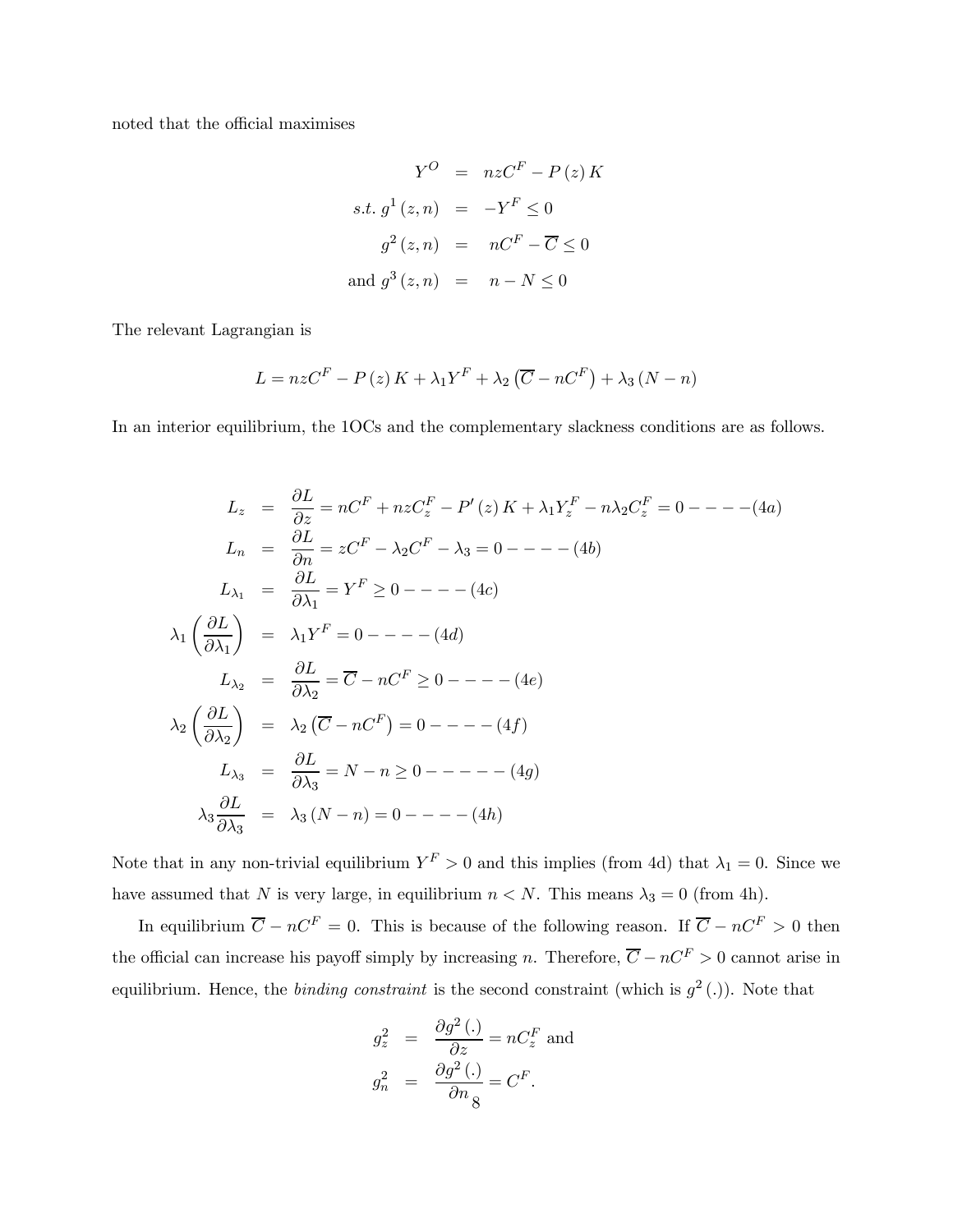Therefore the second order condition for the maximisation is as follows.

$$
\det \begin{vmatrix} L_{zz} & L_{zn} & -g_z^2 \\ L_{nz} & L_{nn} & -g_n^2 \\ -g_z^2 & -g_n^2 & 0 \end{vmatrix} > 0
$$

Then using the fact that  $\lambda_1 = 0 = \lambda_3$  and that  $g^2(.) = 0$  in equilibrium, we get the following from (4a) to (4h).

$$
nC^{F} + n(z - \lambda_{2}) C_{z}^{F} - P'(z) K = 0 - - - - (5a)
$$
  

$$
(z - \lambda_{2}) C^{F} = 0 - - - - (5b)
$$
  

$$
\overline{C} = nC^{F} - - - (5c)
$$

From (5a) to (5c) we can solve for z,  $\lambda_2$  and n. That is, we will get z and n as functions of i (which has been chosen by the existing moneylender in the first stage),  $\overline{C}$  and r. Note that  $\overline{C}$  and r are given exogenously.

From (5b) we get that  $z - \lambda_2 = 0$ , since  $C^F > 0$  (in any non-trivial equilibrium). This implies (from 5a and 5c)

$$
\overline{C}-P'(z) K=0---(6).
$$

Since  $P'$  (.) is a strictly monotonic function, we have in equilibrium

$$
z = P'^{-1}\left(\frac{\overline{C}}{K}\right) - - - -(-7).
$$

Hence we have

$$
z_i = \frac{\partial z}{\partial i} = 0 - - - - - (8a)
$$
  
\n
$$
z_r = \frac{\partial z}{\partial r} = 0 - - - - (8b)
$$
  
\n
$$
z_{\overline{C}} = \frac{\partial z}{\partial \overline{C}} = \frac{1}{KP''\left(P'^{-1}\left(\frac{\overline{C}}{K}\right)\right)} = \frac{1}{KP''(z)} - - - - (8c)
$$
  
\nand  $z_K = \frac{\partial z}{\partial K} = -\frac{\overline{C}}{K^2P''(z)} - - - - (8d)$ .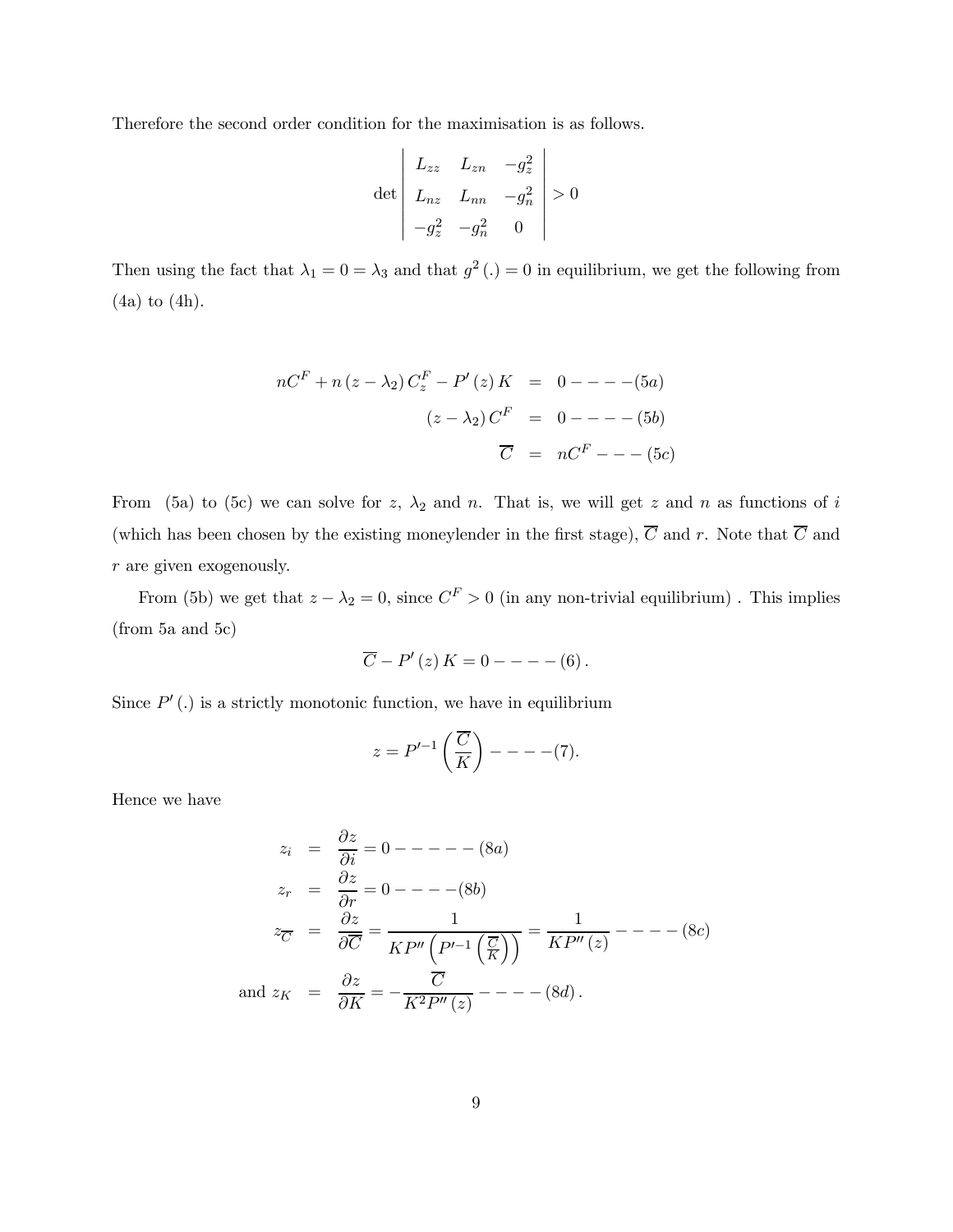#### 2.1.3 First stage

We now solve the first stage. In this stage the dominant moneylender chooses  $i$  to maximise

$$
Y^{M} = (i - g) [F (i) - n (1 - z) C^{F}].
$$

Note that from the second stage equilibrium condition we know that  $z = z(i, \overline{C}, r)$  and  $nC^F = \overline{C}$ . The dominant moneylender will take this into account (like a Stackelberg leader) to maximise

$$
Y^{M} = (i - g) [F(i) - (1 - z) \overline{C}].
$$

The conditions for maximisation are as follows. We use (8a), (8b) and (8c) to derive them.

$$
Y_i^M = \frac{\partial Y^M}{\partial i} = (i - g) F'(i) + F(i) - \overline{C}(1 - z) = 0 - - - (9a)
$$
  
and 
$$
Y_{ii}^M = \frac{\partial^2 Y^M}{\partial i^2} = (i - g) F''(i) + 2F'(i) < 0 - -(9b).
$$

Note that (9b) is always satisfied since we have assumed that  $F'(.) < 0$  and  $F''(.) \leq 0$ .

**Subgame Perfect equilibrium** Note that in our model the parameters are  $\overline{C}$ , K, r and g. From (5c), (7) and (9a) we can compute the subgame perfect equilibrium values of i, z and n ( $i^{eqm}$ ,  $z^{eqm}$ and  $n^{eqm}$  respectively). Plugging in the values of  $i^{eqm}$  and  $z^{eqm}$  in (3) we will get the equilibrium value of  $C^F$ .

By using (8a), (8b) and (8c) and (9a) we get the following.

$$
Y_{ir}^{M} = \overline{C} [(i - g) z_{ir} + z_{r}] = 0 - - - - (10a)
$$
  
\n
$$
Y_{i\overline{C}}^{M} = -(1 - z) + \overline{C} z_{\overline{C}} = -(1 - z) + \frac{\overline{C}}{KP''(z)} - - - - (10b)
$$
  
\nand 
$$
Y_{iK}^{M} = \overline{C} z_{K} = -\frac{\overline{C}^{2}}{K^{2}P''(z)} - - - - (10c)
$$

Also note that

$$
\frac{di^{eqm}}{dr} = -\frac{Y_{ir}^M}{Y_{ii}^M} - - - - (11a)
$$
\n
$$
\frac{di^{eqm}}{d\overline{C}} = -\frac{Y_{i\overline{C}}^M}{Y_{ii}^M} - - - - (11b)
$$
\nand 
$$
\frac{di^{eqm}}{dK} = -\frac{Y_{iK}^M}{Y_{ii}^M} - - - - (11c)
$$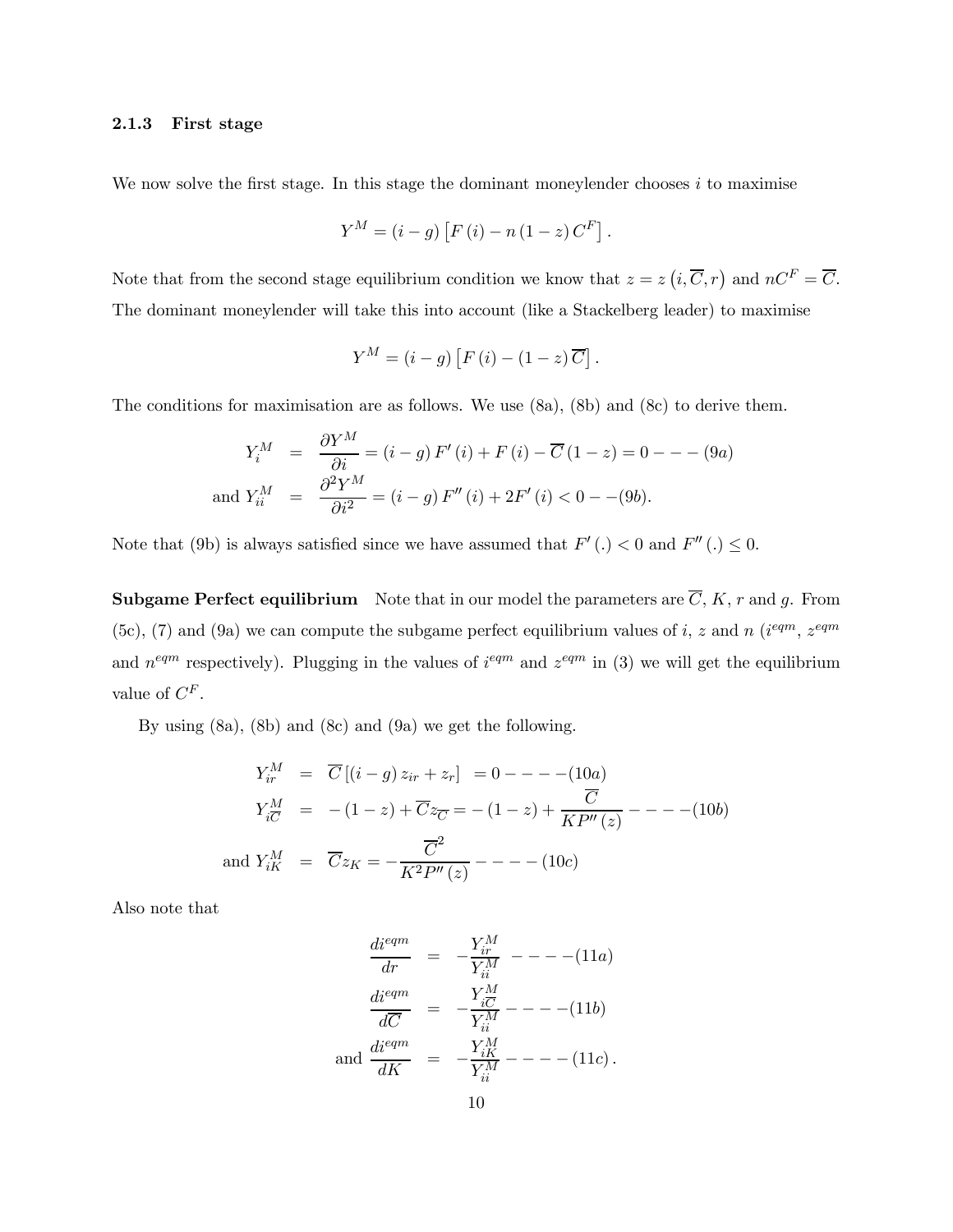In any non-trivial equilibrium where  $C^F > 0$  and  $z \in (0,1)$  we get the following result.

**Proposition 1** (i)  $\frac{\partial i^{eqm}}{\partial r} = 0$ . (ii) If  $P''(.) < 0$  then  $\frac{\partial i^{eqm}}{\partial \overline{C}} < 0$ .

**Proof** (i) Note  $Y_{ii}^M < 0$  (9b) and  $Y_{ir}^M = 0$  (10a). Hence from (11a) we get that  $\frac{\partial i^{eqm}}{\partial r} = 0$ .

(ii) Since  $Y_{ii}^M < 0$  using (11b) we get that  $\frac{\partial i^{eqm}}{\partial \overline{C}} < 0$  iff  $Y_{i\overline{C}}^M < 0$ . Since in equilibrium  $z \in (0,1)$ , we have  $-(1-z) < 0$ . From (10b) note that if  $P''(.) < 0$  then  $Y_{i\overline{C}}^M < 0$ . Therefore if  $P''(.) < 0$ then  $\frac{\partial i^{eqm}}{\partial \overline{C}} < 0$ .

**Corollary 1** If  $P''(.) > 0$  then  $\frac{\partial i^{eqm}}{\partial \overline{C}} < 0$  provided <u>either</u> K is large enough compared to  $\overline{C}$  <u>or</u>  $P''(z)$  is large enough (i.e.  $P(z)$  is sufficiently convex)..

**Proof** If  $P''(.) > 0$  then  $\frac{\overline{C}}{KP''(z)} > 0$ . However, if K is large enough compared to  $\overline{C}$  then  $\frac{\overline{C}}{K}$  is sufficiently small. Since  $z < 1$ ,  $-(1-z) < 0$ , and so we get that  $Y_{i\overline{C}}^M = -(1-z) + \frac{C}{KP''(z)} < 0$  for a sufficiently large K. For such a K we have  $\frac{\partial i^{eqm}}{\partial \overline{C}} < 0$ . Similarly if  $P''(z)$  is large enough then  $Y_{i\overline{C}}^{M} = -(1-z) + \frac{\overline{C}}{KP''(z)} < 0.$  This in turn implies that  $\frac{\partial i^{eqm}}{\partial \overline{C}} < 0.$ 

**Proposition 2**  $\frac{d i^{eqm}}{d K} > 0$  if  $P''(.) < 0$  and  $\frac{d i^{eqm}}{d K} < 0$  if  $P''(.) > 0$ .

**Proof** Since  $Y_{ii}^M < 0$  the above result follows straight from (10c) and (11c).

Comment We now try to provide some intuition behind propositions 1, 2 and corollary 1. If  $r$  decreases z does not change as equation (7) does not contain r. This means that the effective amount of formal credit injected into the system,  $\overline{C}(1-z)$  remains unaffected which in turn implies that the informal interest rate,  $i$ , in the new equilibrium will remain unchanged.

An increase in  $\overline{C}$ , on the contrary, changes z. But the direction of change must depend on the curvature of the  $P(.)$  function. If  $P''(.) < 0$  the bribing rate, z decreases and this implies that  $\overline{C}(1-z)$  rises. This lowers the demand for informal credit of the dominant moneylender that forces him to lower the informal interest rate, *i*. If  $P''(.) > 0$ , *z* rises. However, either if K is sufficiently large relative to  $\overline{C}$  or if  $P(.)$  is sufficiently convex the increase in z is small (relative to the increase in  $\overline{C}$ ) so that  $\overline{C}(1-z)$  rises. In this situation also i falls as the existing moneylender's demand for informal credit falls.

If the government resorts to anticorruption measure in the form of an increase in K,  $P'(z)$  has to fall (see equation 6). Consequently, z must change. It increases (decreases) if  $P''(.) < (>)0$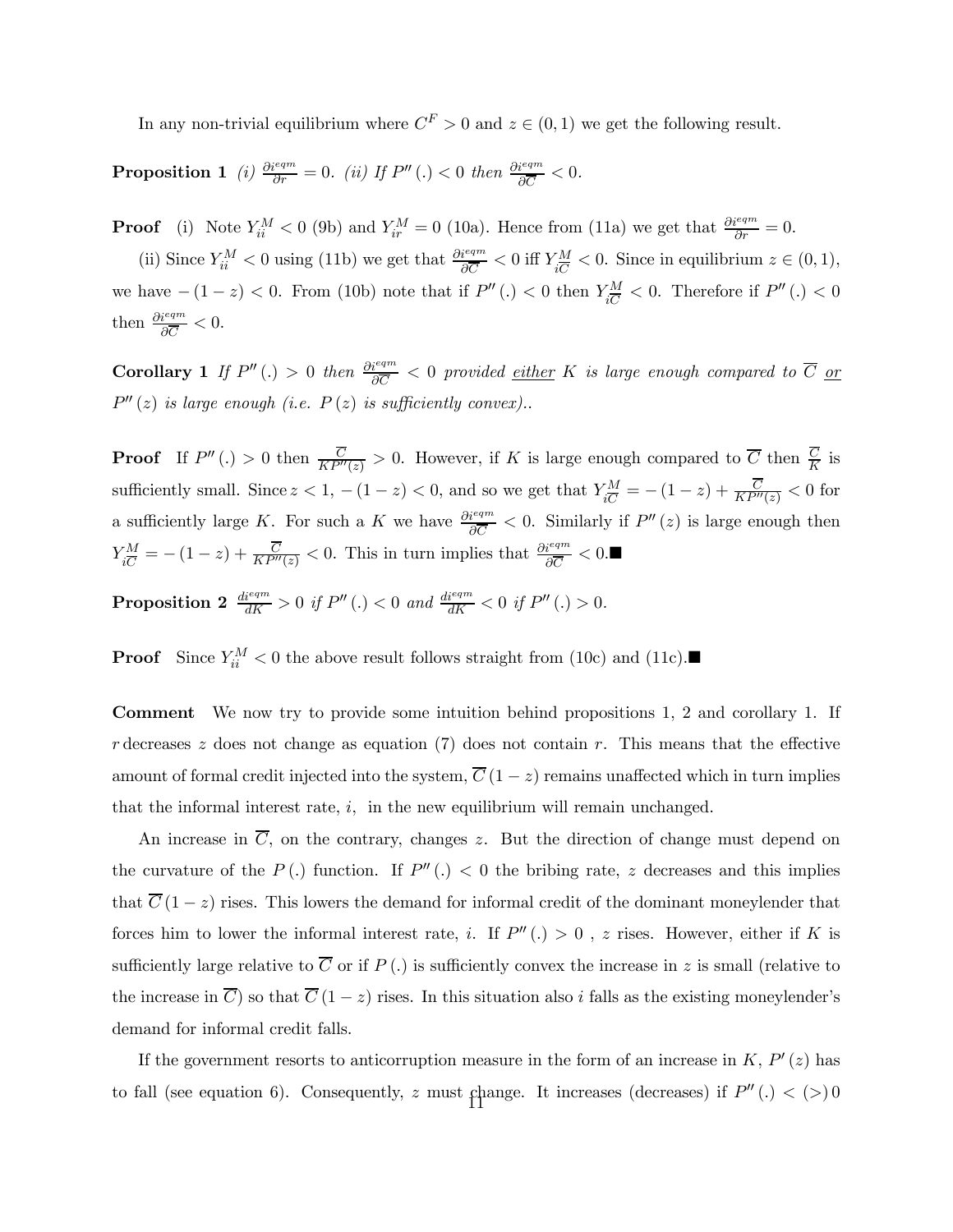which in turn implies a reduction (rise) in  $\overline{C}(1-z)$ . As a consequence, the demand for informal credit of the dominant moneylender rises (falls) which allows him to raise (lower) the informal interest rate, i.

We now proceed to provide a few remarks on  $n^{eqm}$  (the number of money lenders who actually get the credit in equilibrium). From (5c) we get that  $n^{eqm} = \frac{C}{C^F}$ .

Therefore 
$$
\frac{dn^{eqm}}{dr} = -\frac{\frac{dC^F}{dr}}{(C^F)^2} - - - - (12a)
$$
  
and  $\frac{dn^{eqm}}{d\overline{C}} = \frac{1}{(C^F)^2} \left[ C^F - \overline{C} \frac{dC^F}{d\overline{C}} \right] - - - - (12b)$ 

Since  $z_r = 0$  (from 8b) and  $C^F = \frac{1}{1-r}$  $\frac{1}{1-z}f'^{-1}\left(1+i-\frac{1+r}{1-z}\right)$  $1-z$ (from 3) and  $f''(.) > 0$  we get that  $\frac{dC^F}{dr}<0.$ 

Therefore 
$$
\frac{dn^{eqm}}{dr} = -\frac{\frac{dC^F}{dr}}{(C^F)^2} > 0 \ \ - - - - (13).
$$

Note that  $\frac{d z^{eqm}}{d \overline{C}} = z_{\overline{C}}$ . From (3) we have

$$
\frac{dC^F}{d\overline{C}} = \frac{1}{(1-z)^2} \left[ \begin{array}{c} (1-z) \frac{1}{f''(1+i-\frac{1+r}{1-z})} \left( \frac{di^{eqm}}{d\overline{C}} - z_{\overline{C}} \frac{1+r}{(1-z^{eqm})^2} \right) \\ + f'^{-1} \left( 1+i - \frac{1+r}{1-z} \right) z_{\overline{C}} \end{array} \right] - - - - (14).
$$

Therefore from (12b) and (14) it is clear that the sign of  $\frac{dn^{eqm}}{d\overline{C}}$  is ambiguous. We summarise this result in terms of the following proposition.

**Proposition 3**  $n^{eqm}$  always rises with r. However, the effect of an increase in  $\overline{C}$  on  $n^{eqm}$  is ambiguous.

**Comment** It may be noted that while the effect of increasing  $\overline{C}$  on  $i^{eqm}$  is ambiguous, with reasonable restrictions on the parameters it is possible to have a scenario where  $n^{eqm}$  increases with  $\overline{C}$ . This will be shown in an example given below.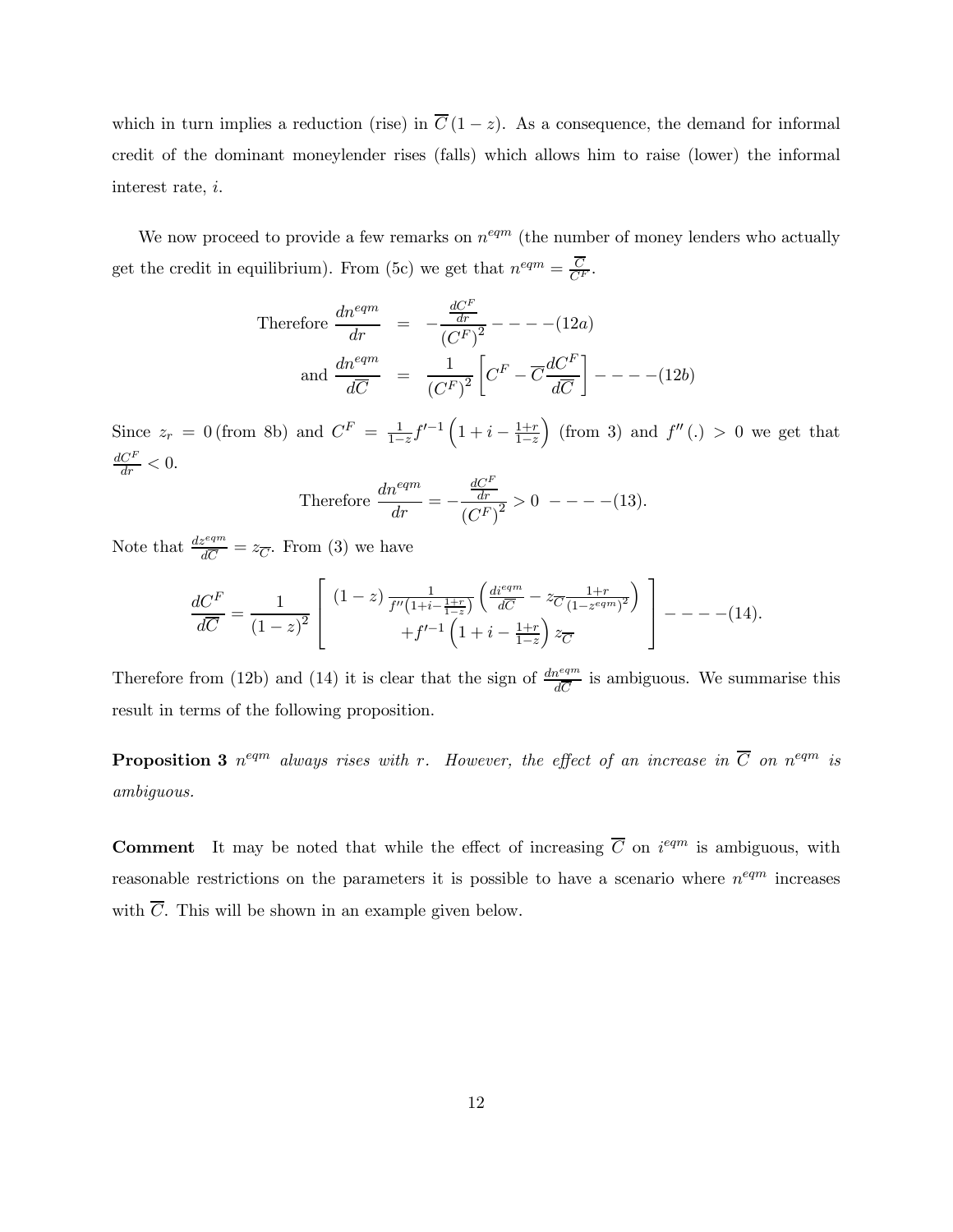## 3 An example

Let us have the following.

$$
f(x) = \frac{1}{2}x^2, P(z) = z^{\alpha} \text{ where } \alpha > 0 \text{ and } \alpha \neq 1,
$$
  

$$
F(i) = 100 - i \text{ and } g = 0.
$$

Note that  $P'(z) = \alpha z^{\alpha-1} > 0$  for all  $z > 0$ .  $P''(z) = \alpha (\alpha - 1) z^{\alpha-2}$ . Hence if  $\alpha \in (0, 1)$  then  $P''(z) < 0$  and if  $\alpha \in (1, \infty)$  then  $P''(z) > 0$ . This means all the assumptions of our model are satisfied in the example.

Using (3) we get

$$
C^{F}(i, z, r) = \frac{(1+i)(1-z) - (1+r)}{(1-z)^{2}} - \dots - (16)
$$

Routine computation shows that in our example

$$
z^{eqm} = \left(\frac{\overline{C}}{\alpha K}\right)^{\frac{1}{\alpha - 1}} - - - - (17a)
$$
  
\n
$$
i^{eqm} = \frac{1}{2} \left[100 - \overline{C} \left(1 - \left(\frac{\overline{C}}{\alpha K}\right)^{\frac{1}{\alpha - 1}}\right)\right] - - - - (17b)
$$
  
\nand  $n^{eqm} = \frac{\overline{C} \left(1 - \left(\frac{\overline{C}}{\alpha K}\right)^{\frac{1}{\alpha - 1}}\right)^2}{\left[1 + \frac{1}{2} \left\{100 - \overline{C} \left(1 - \left(\frac{\overline{C}}{\alpha K}\right)^{\frac{1}{\alpha - 1}}\right)\right\}\right] \left[1 - \left(\frac{\overline{C}}{\alpha K}\right)^{\frac{1}{\alpha - 1}}\right] - (1 + r)} - - - - (17c).$ 

Note that

$$
\frac{d i^{eqm}}{d \overline{C}} = \frac{1}{2} \left[ -1 + \left( \frac{\overline{C}}{\alpha K} \right)^{\frac{1}{\alpha - 1}} \left( \frac{\alpha}{\alpha - 1} \right) \right] - \dots - (18).
$$

If  $\alpha \in (0, 1)$  then  $P''(z) < 0$  and  $\frac{d i^{eqm}}{d\overline{C}} < 0$  (check proposition 1).

To illustrate the case of  $\alpha > 1$  (i.e  $P''(.) > 0$ ) we take  $\alpha = 2$ . For this particular value of  $\alpha$ , we have

$$
\frac{di^{eqm}}{d\overline{C}} = \frac{1}{2} \left[ -1 + \frac{\overline{C}}{K} \right] < 0 \text{ iff } K > \overline{C}.
$$

The above shows that there are reasonable parametric restrictions which satisfy conditions of corollary 1.

To check that it is possible for  $n^{eqm}$  to increase with  $\overline{C}$  we try with two possible values of  $\alpha$ .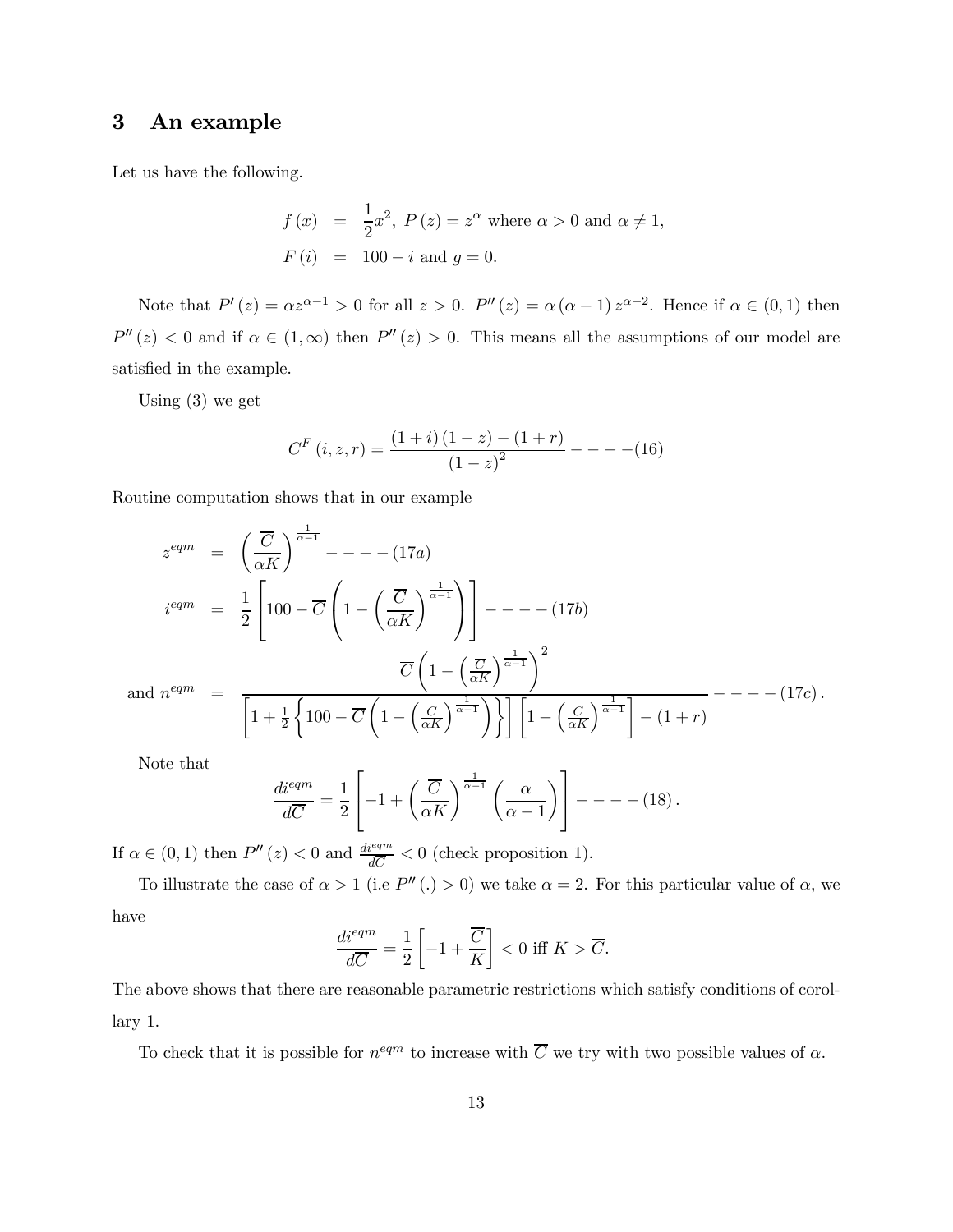If  $\alpha = \frac{1}{2}$  $\frac{1}{2}$  (which implies  $P''(z) < 0$ ) then from (17c)

$$
n^{eqm} = \frac{\overline{C}\left(1 - \left(\frac{2\overline{C}}{K}\right)^{-2}\right)^2}{\left[1 + \frac{1}{2}\left\{100 - \overline{C}\left(1 - \left(\frac{2\overline{C}}{K}\right)^{-2}\right)\right\}\right] \left[1 - \left(\frac{2\overline{C}}{K}\right)^{-2}\right] - (1+r)} - \dots - (19).
$$

In this particular case

$$
\frac{\partial n^{eqm}}{\partial \overline{C}} = 16\left(K^2 - 4\overline{C}^2\right) \frac{-800\overline{C}^4 + 12K^2\overline{C}^2 + 16r\overline{C}^4 + 51K^4 + 12K^2\overline{C}^2r}{\left(-1600\overline{C}^3 + 408K^2\overline{C} + 16\overline{C}^4 - 8K^2\overline{C}^2 + K^4 + 32\overline{C}^3r\right)^2} - - - - (19a).
$$

Note that if  $\frac{K}{\overline{C}} \ge 2$  then  $K^2 - 4\overline{C}^2 \ge 0$  and  $K^4 \ge 16\overline{C}^4 \implies 51K^4 \ge 816\overline{C}^4 > 800\overline{C}^4$ . Using this in the above equation (19a) we get that  $n^{eqm}$  rises with  $\overline{C}$  (when  $\alpha = \frac{1}{2}$  $(\frac{1}{2})$ .

To check for the case where  $P''(z) > 0$  we take  $\alpha = 2$ . For this case

$$
n^{eqm} = \frac{\overline{C}\left(1 - \frac{\overline{C}}{2K}\right)^2}{\left[1 + \frac{1}{2}\left\{100 - \overline{C}\left(1 - \frac{\overline{C}}{2K}\right)\right\}\right]\left[1 - \frac{\overline{C}}{2K}\right] - (1+r)} - \dots - (20)
$$

Here we have

$$
\frac{\partial n^{eqm}}{\partial \overline{C}} = 16\left(2K - \overline{C}\right)K \frac{100K^2 - 150\overline{C}K - 2K^2r + 51\overline{C}^2 + 3K\overline{C}r}{\left(-400K^2 + 204\overline{C}K + 4K^2\overline{C} - 4\overline{C}^2K + \overline{C}^3 + 8K^2r\right)^2}
$$
\n
$$
= 16K^2\left(2K - \overline{C}\right) \frac{\left(2K - 3\overline{C}\right)\left(50 - r\right) + 51\overline{C}^2}{\left(-400K^2 + 204\overline{C}K + 4K^2\overline{C} - 4\overline{C}^2K + \overline{C}^3 + 8K^2r\right)^2} - - - - (20a).
$$

Note that since r is the formal sector rate of interest it is reasonable to suppose that  $r < 50$  (i.e. formal sector rate of interest is less than 5000%). From  $(20a)$  we get that if  $K > \frac{3}{2}\overline{C}$  then  $\frac{\partial n^{eqm}}{\partial \overline{C}} > 0$ .

Our example clearly illustrates the main results derived in our paper.

## 4 Conclusion

Forging of vertical linkage between formal and informal credit markets is projected as an alternative to the existing credit policy where the formal credit market aims at displacing the informal credit market horizontally. We have developed a model of vertical linkage between the two credit markets emphasizing the presence of corruption in the distribution of formal credit. Earlier works in this area e.g. Bose (1998), Floro and Ray (1997) and Hoff and Stiglitz (1997) have not dealt with this important aspect. In this model the existing moneylender, the bank official and the new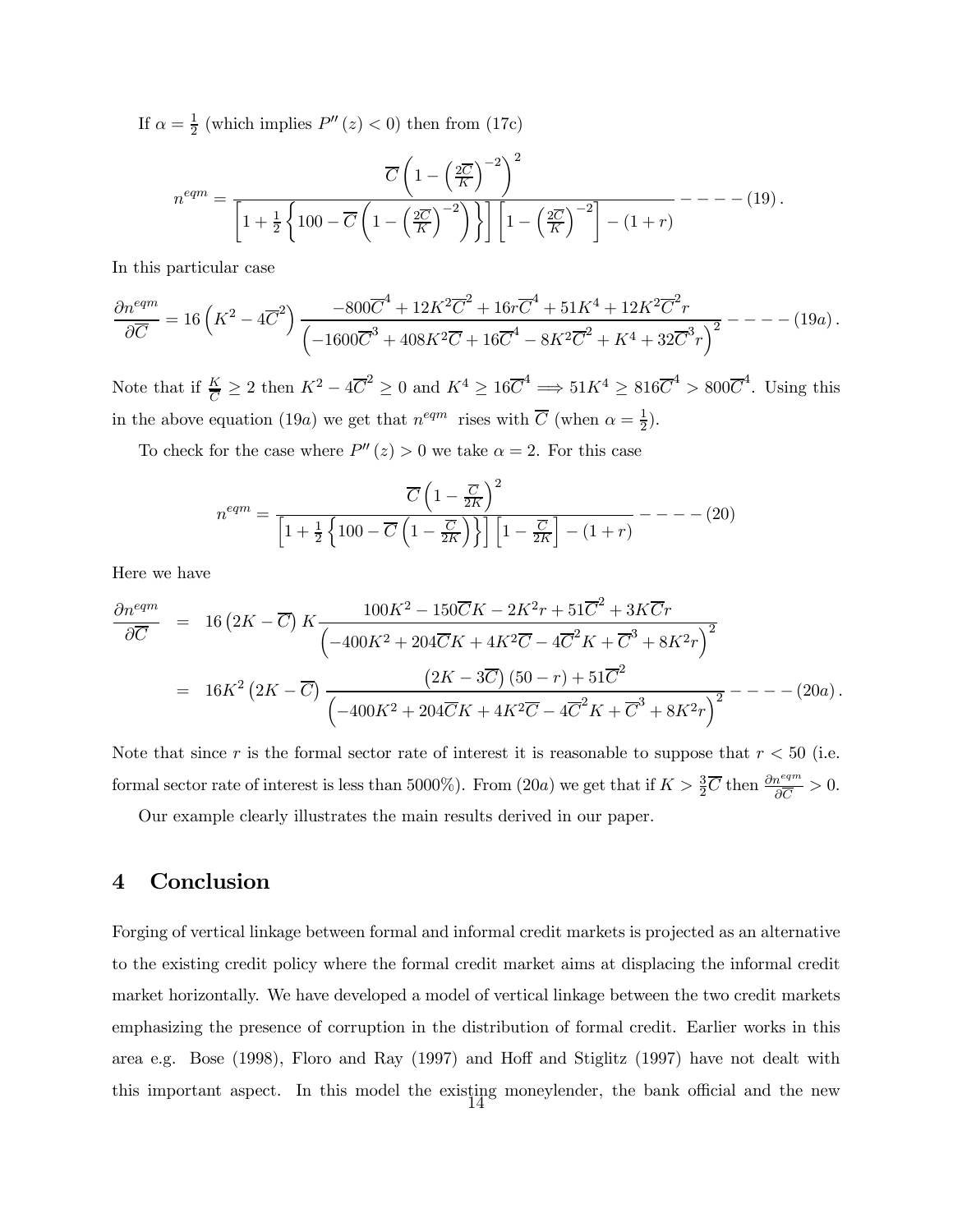moneylenders move sequentially and the existing moneylender acts as a Stackelberg leader and unilaterally decides on the informal interest rate as he knows the behaviour patterns of the other players. The analysis distinguishes between two different ways of designing a credit subsidy policy. It can be achieved either by (i) an increase in the volume of formal credit supplied to the new lenders while keeping the formal interest rate at a reasonable rate or by (ii) a decrease in the rate of interest charged on formal credit, without changing the total supply of formal credit. The earlier papers in the theoretical literature did not make any such distinction. We have found that if a credit subsidy policy is undertaken via the first route it is likely to increase the competitiveness in the informal credit market and lower the informal interest rate under reasonable conditions. On the contrary, a credit subsidy policy through a reduction in the formal interest rate not only fails to bring down the informal interest rate but also lower the number of new informal sector lenders receiving formal credit. Besides, anticorruption measure may be counterproductive and raise the informal interest rate. We, therefore, advocate the adoption of a credit subsidy policy through provision of more and more institutional credit over time keeping the formal interest rate at a reasonable level.